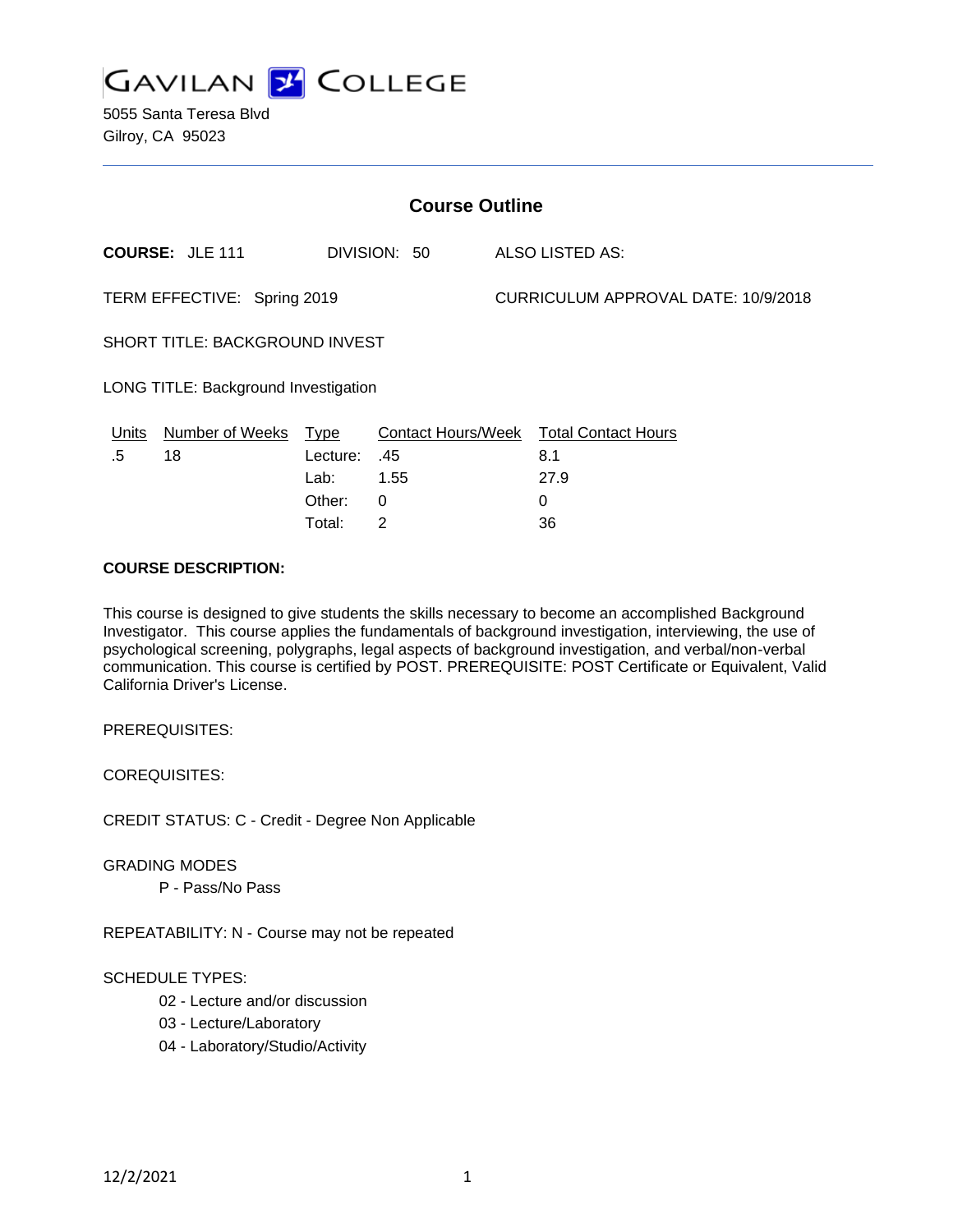## **STUDENT LEARNING OUTCOMES:**

1. Recognize and have the ability to follow state requirements and legal aspects of Background Investigation procedures.

Measure of assessment: Exam, class exercise evaluated by the instructor

Year assessed, or planned year of assessment: 2018

Semester: Spring

2. Appraise, evaluate and compare investigative options.

Measure of assessment: Written Exam

Year assessed, or planned year of assessment: 2018

Semester: Spring

3. Identify state and federal laws which regulate personal, financial, medical and work-related information.

Measure of assessment: Class exercise Demonstration evaluated by the instructor

Year assessed, or planned year of assessment: 2018

Semester: Spring

### **CONTENT, STUDENT PERFORMANCE OBJECTIVES, OUT-OF-CLASS ASSIGNMENTS**

Curriculum Approval Date: 10/9/2018

1/2 Hours

I. Registration/Introduction/Examination/Evaluation

Students will examine an overview of the course to be presented.

A. College

**Registration** 

- B. Course Overview and Expectations
- C. Course Site Information
- D. Peace Officer Standards and Training, Course Evaluation Instrument
- E. P.O.S.T. Job Dimensions

3 Hours

II.

Purpose of the Background Investigation

Students will describe state requirements and legal aspects of background investigations

A. Required by Law (for Peace Officers)

1. Government Code

1029

- 2. G.C. 1030
- 3. G.C. 1031
- 4. G.C. 1031.5
- B. Required by P.O.S.T.
	- 1. P.O.S.T. Regulation 1002 (a) (1-7) Entry Level
	- 2. P.O.S.T. Regulation 1005 (a) (104) Lateral Entrance
	- 3.

P.O.S.T. Regulation 1018 - Public Safety Dispatcher

- C. P.O.S.T. Compliance Inspections
	- 1. Purpose
		- a. Determine compliance with laws
		- b. Determine compliance with P.O.S.T. regulations

2.

Non-Compliance

a. Possible loss of P.O.S.T. affiliation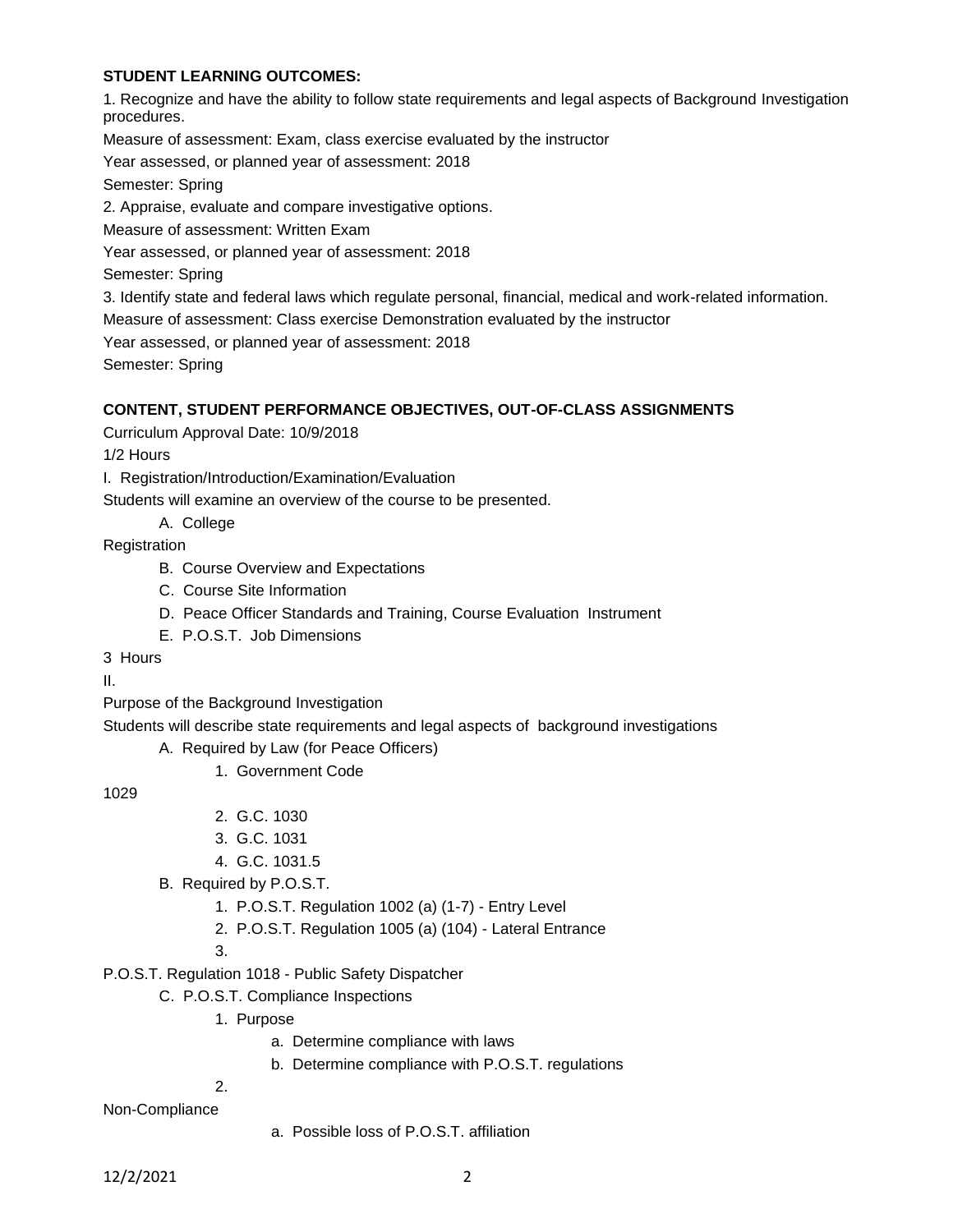- b. Legal ramifications
	- 1. Liability issues
	- 2. Loss of funds
- D. Agency Benefits from a Good Background Investigation

#### 1.

Best suited applicants are identified

- a. Applicable job dimensions
- b. Meets agency standards
- 2. Protection from liability
- 3. Reduction in attrition
- Homework: Reading/memorization of

codes

2.5 Hours

III. Role of the Background Investigator

Student will evaluate influences (positive or negative) when conducting a background investigation and be able to demonstrate the ability

to effectively communicate orally and in writing.

- A. Conduct of the Investigation
	- 1. Be objective
		- a. Positive and negative facts
		- b. Verification of information
	- 2. Thoroughness

3.

Legal sustainability

- B. Project a Professional Image
	- 1. Standard of agency
	- 2. Professional integrity
- Homework: Reading assignment

8 Hours

IV. Legal Aspects of Background Investigator

The

student will be able to distinguish the legal guidelines and regulations regarding discrimination, confidentiality, pre-employment guidelines and legal aspects of rejections and appeals during class exercises.

A. Federal Requirements

- 1. Legislation
	- a. Title VII, Civil Rights Act of 1964
	- b. Equal Opportunity Act of 1972
	- c. General Revenue Sharing Act of 1972
	- d. Rehabilitation

Act of 1973

- e. Age Discrimination in Employment Act of 1967
- 2. Regulations/Guidelines regarding Discrimination Based On:
	- a. National Origin
	- b. Religious Creed
	- c. Sex

d.

Handicaps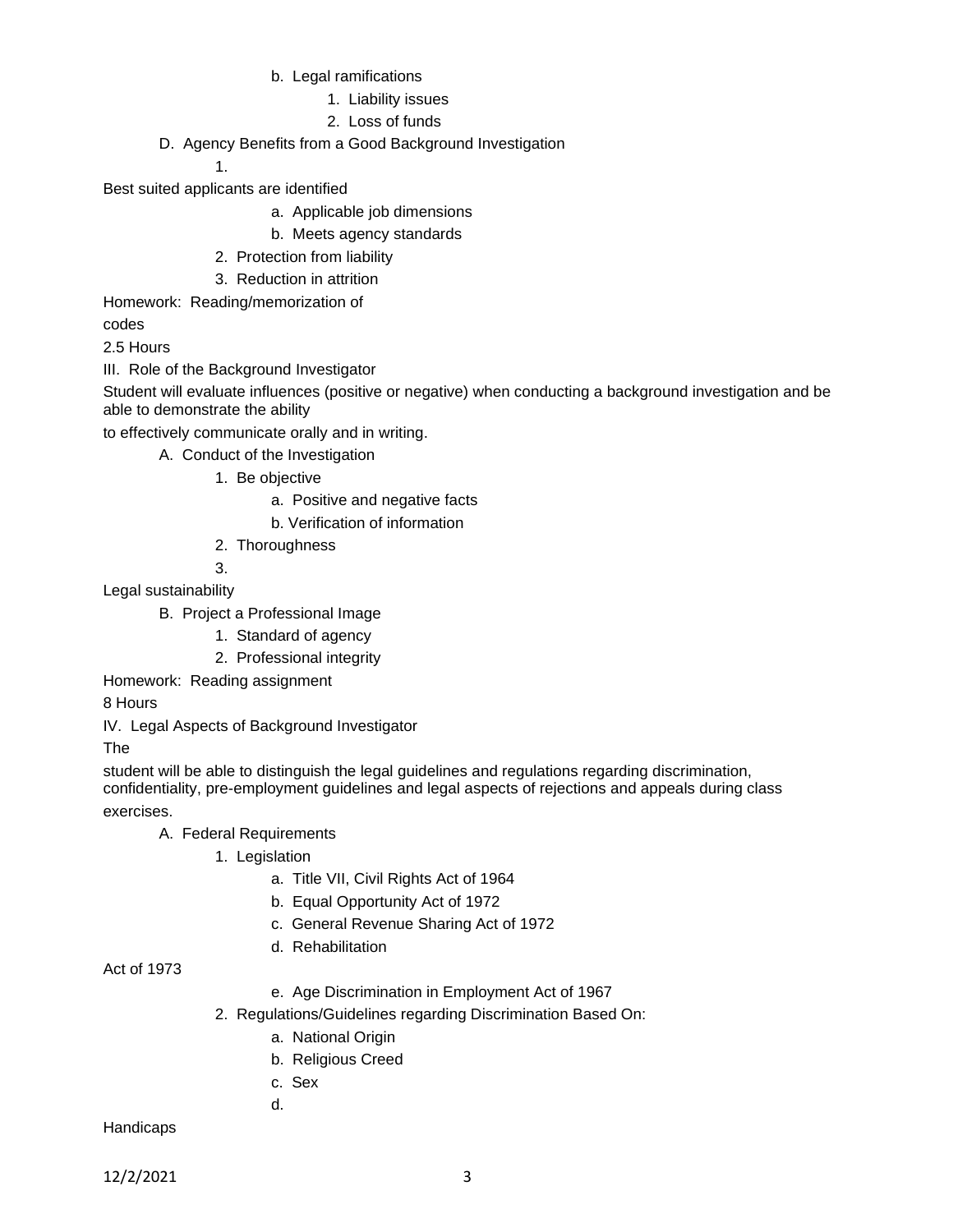e. Age

- f. Uniform Guidelines for Employment Section
- B. State Requirements
	- 1. Legislation
		- a. California Fair Employment & Housing Act (GC 12900 ET SEQ)

b.

Non-discrimination in State Supported Programs (GC 111235)

- c. Confidentiality of Medical Information Act (GC 56 ET SEQ)
- 2. Regulations and Guidelines
	- a. State Fair Employment & Housing
- Regulations (AC 7285-7294)
	- b. Fair Employment and Housing Commission Guidelines regarding

pre-employment guidelines

3. Consequences of

non-compliance

- 4. Laws relating to confidentiality of BGI information
- 5. Legal aspects of rejections and appeals
- 6. Review of recent case law
- Homework: Reading assignment

8 Hours

V.

Interviews

Students will appraise, evaluate, and compare investigative options. They will be able to evaluate influences (positive or negative) of parent, spouse, former spouse, significant others

on applicant during class exercises.

- A. Fundamentals
	- 1. Purpose
		- a. Obtain and verify information
		- b. Develop a report
	- 2. Guidelines
		- a. Allow adequate time for interview

b.

Ensure privacy

- c. Put person at ease
- d. Control the interview
	- 1. Let the person do most of the talking
- e. Be thorough (give a system)
- B. Applicant Interview Process
	- 1. Contact

the applicant

- a. Provide applicant with the PHS and instructions
- b. Schedule an interview
- 2. Review the application and PHS
	- a. Compare for accuracy
	- b. Note discrepancies, omissions

or incomplete areas

- c. Note neatness, spelling and overall appearance
- 3. Interview the Applicant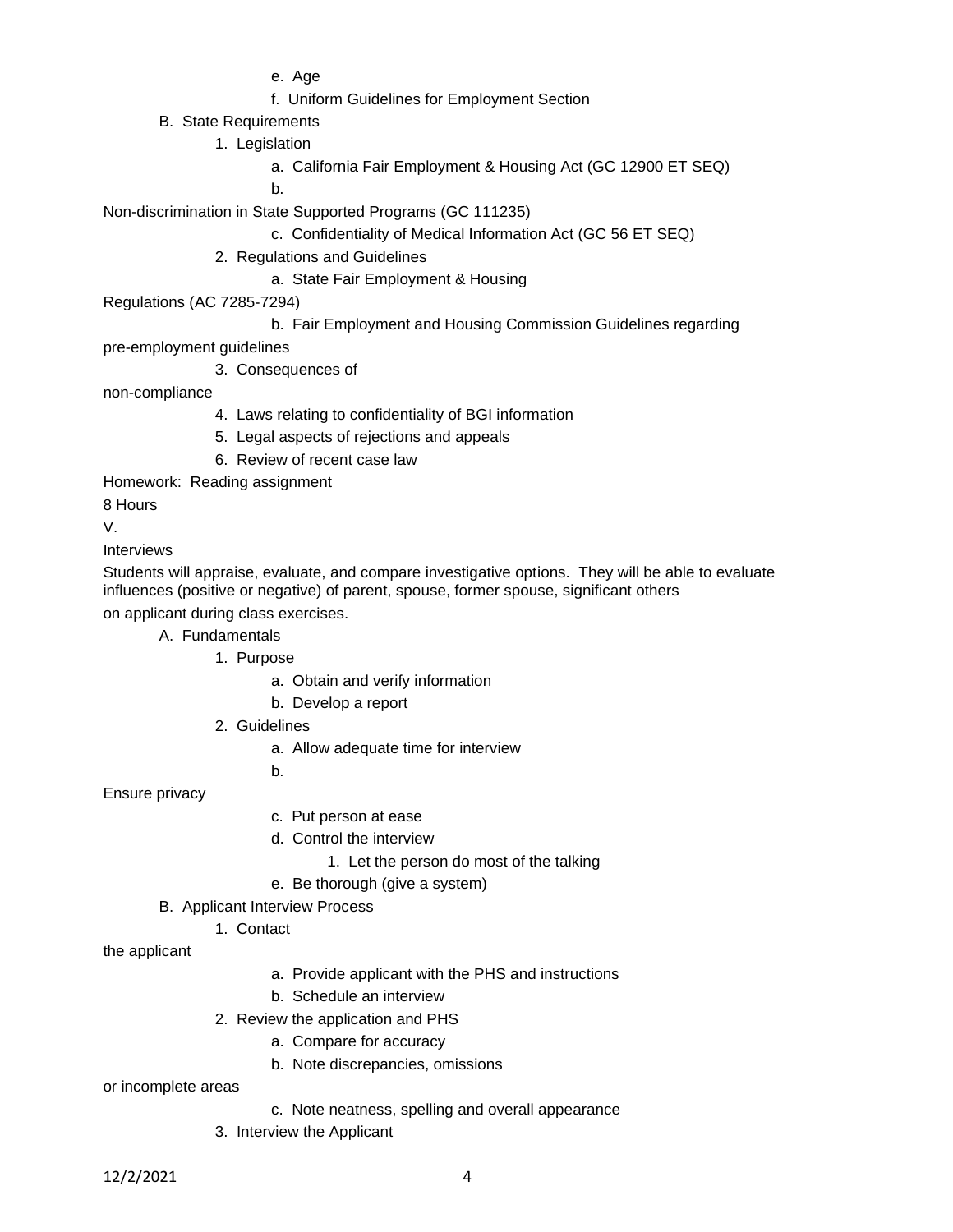- a. Obtain all needed information (BGI)
- b. Allow the applicant to modify the PHS (note

changes)

- c. Observe applicant's:
	- 1. Attitude and demeanor
	- 2. Motivation
	- 3. Stability
	- 4. Maturity
- d. Explain to the applicant
	- 1. The BGI process
		- 2. Job and

training requirements

- e. Obtain waivers
- f. Cautions
- 1. Avoid conclusions not supported by facts
- 2. Do not make any employment commitments
- C. Interviewing Contact Persons/Sources

1.

Having all necessary waivers

- 2. Make appointments and be on time
- 3. Describe the job the applicant is seeking
- 4. Determine the interviewee's
	- a. Personal knowledge about applicant
	- b.

Length of time known and recency of contact with applicant

- c. Bias
- 5. Review information from the sources and compare to:
	- a. PHS
	- b. Information from other sources
- 6. Clarify, resolve

a.

- or verify inconsistent information
	- 7. Identify secondary sources
	- D. Interview Applicant's Spouse, Former Spouse, Parents, and Significant Others
		- 1. Interview separately from applicant

Obtain more information

- b. Get better insight to the applicant's personality
- 2. Determine their attitudes about the:
	- a. Agency
	- b. Job
	- c. Impact of the job on the family and social

relations

- 3. Evaluate influences on applicant (positive or negative)
- 4. Verify information concerning:
	- a. Family (present and former) consider privacy limitations
	- b. Finances

c.

**Health** 

12/2/2021 5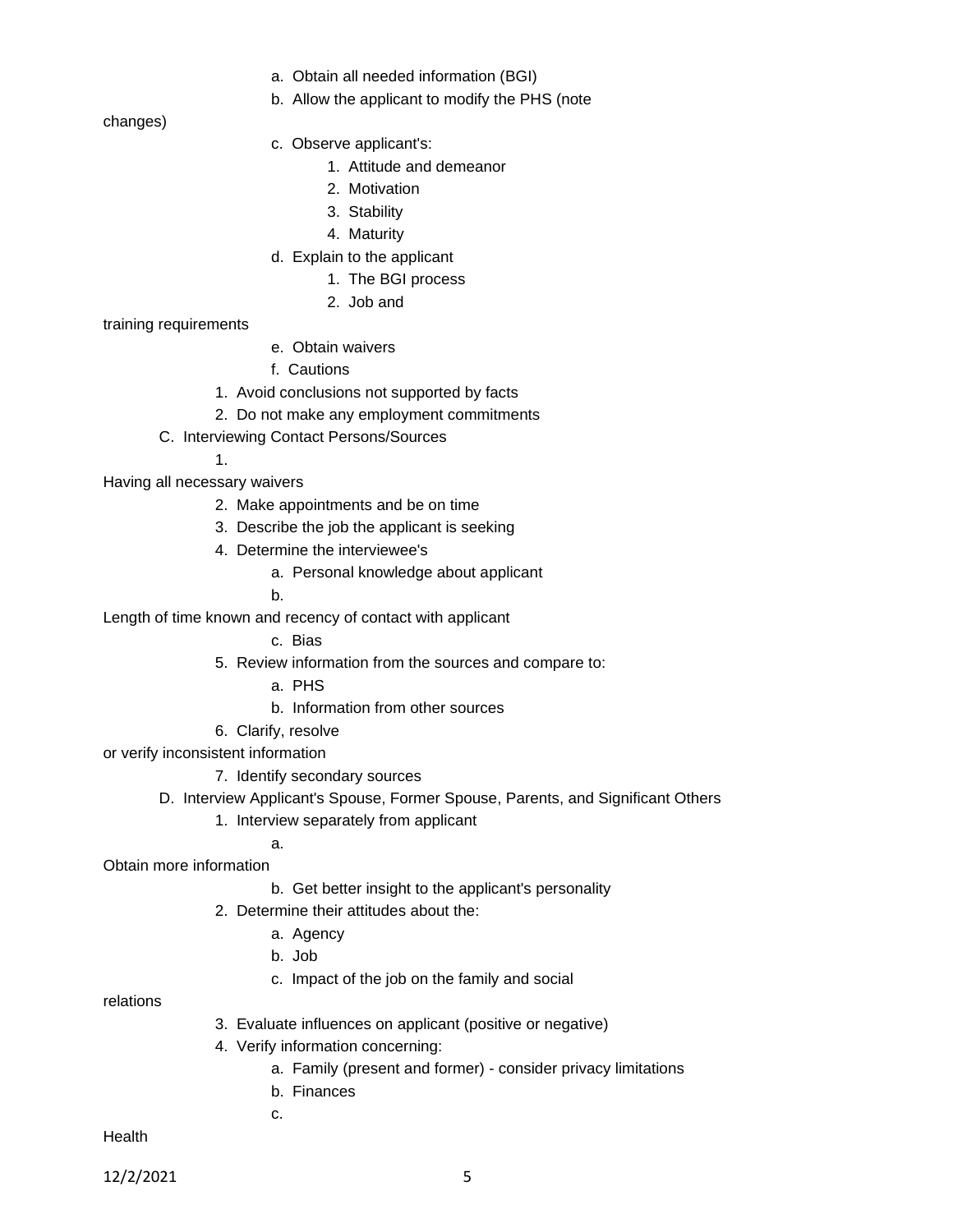- d. Other job related information
- E. Discrepancy Interviews
	- 1. Location should be chosen by the investigator
	- 2. Preparation
		- a. Determine nature of the discrepancy
		- b. Document

the discrepancy

- c. Avoid conclusions prior to interview
- 3. Documentation
	- a. Written (interview form)
	- b. Recorded (applicant must be told)
	- c. Witnesses presence
	- d. Retain

records

- 4. Conduct of the interview
	- a. Encourage applicant to provide additional information
	- b. Do not advise applicant of qualification status
	- c. Use proper interview techniques

F.

Basic Interview Documentation

- 1. Date, time and location
- 2. Full name and address of person interviewed
- 3. Relationship to applicant
- 4. Areas discussed including confidentiality and
- waivers, if applicable
	- 5. Information obtained
	- 6. Documents obtained
	- 7. Discussion of use of electronic division

Homework: Written assignment

4 Hours

VI. Information Sources

### **Students**

will describe sources used to verify information concerning family, finances, health, and other job related information during class exercises.

- A. Personal History Statement
	- 1. Compare it to

other data

- 2. Use at outline of investigation
- B. Employment History
	- 1. Review previous application
	- 2. Note former addresses
	- 3. General employment information
		- a. Job title and

duties

- b. Salary
- c. Evaluation
- 4. Injuries or use of sick time
- 5. Claims UIB, Insurance, Worker's Compensation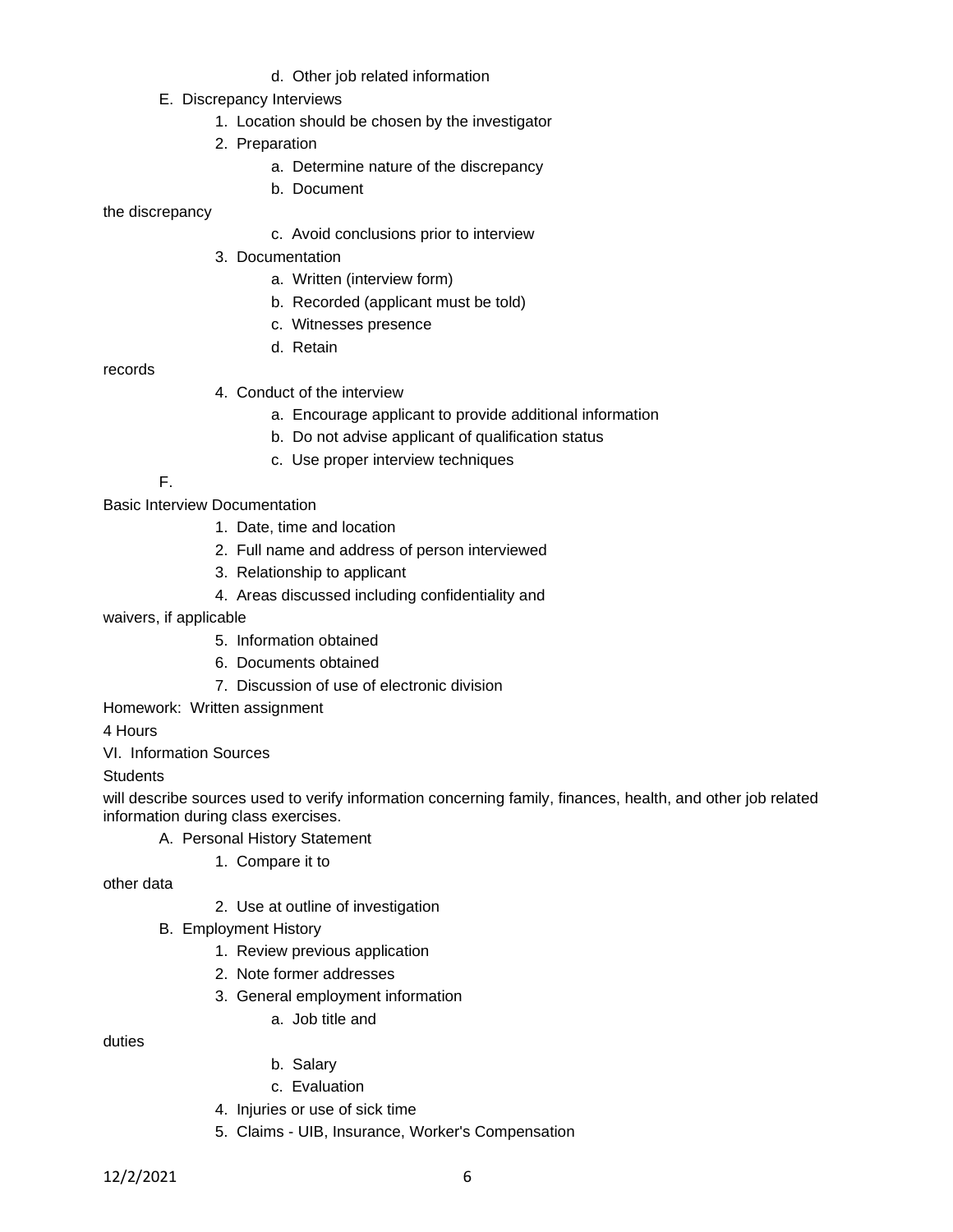- 6. Training received
- 7. Interview supervisors and co-workers

8.

- Complaints and misconduct if applicable
	- C. Medical History
		- 1. Personal physician
		- 2. Follow up information from:
			- a. Employers
			- b. Any source developed
		- 3. Review information with
- agency medical examiner
	- D. Credit History
	- E. Personal and Secondary References
	- F. Neighborhood Checks
	- G. Educational Records
		- 1. High School and colleges
		- 2. Any additional training -
- academy for laterals
	- 3. Recency of training
	- 4. Verify all degrees, certificates, high school graduation
	- H. Military History
		- 1. Obtain DD 214
		- 2. Military recruiters can help
- translate
- 3. Note addresses, medical information, training
- 4. Try to obtain separate medical examination
- 5. Selective service registration if applicable
- I. Motor Vehicle Records -

California and other States as required

- 1. Drivers License
- 2. Registration
- 3. Insurance/financial responsibility
- J. Marital History
	- 1. Must be verified by fingerprints
		- a.  $DO.I -$

**State** 

### b. FBI - Federal

- 2. Check with local agencies for other data
- 3. Restrictions and limitations
- K. Criminal History
- 1. Must be verified by
- fingerprints
- a. DOJ State
- b. FBI Federal
- 2. Check with local agencies for other data
- 3. Restrictions and limitations
	- L. Civil History
		- 1. Plaintiff-defendant register (County Courthouse)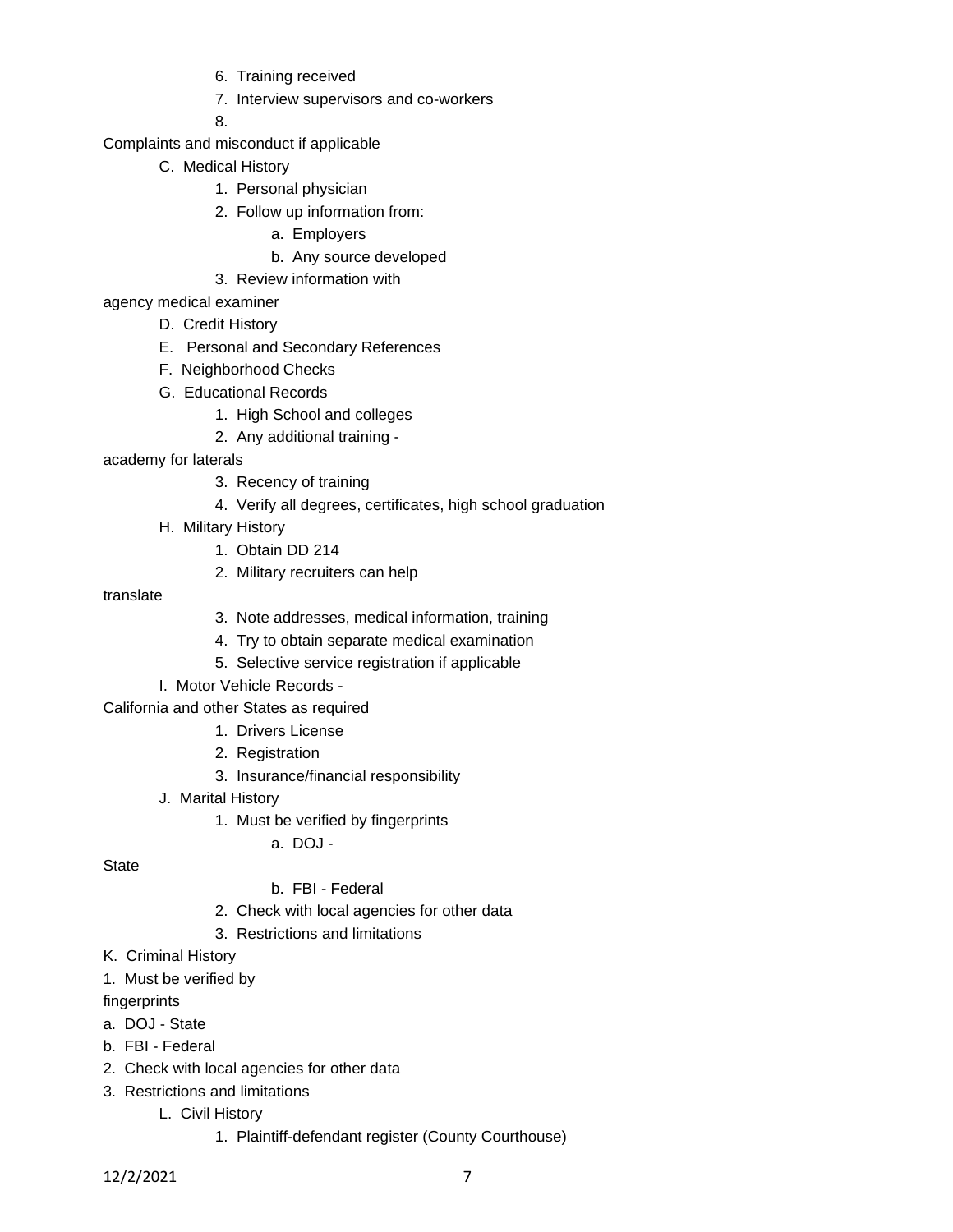- 2. County Clerk's Office
- 3. County Recorder (liens on property)

## 2 Hours

- M. Psychological Evaluation
	- 1. Required by P.O.S.T. and GC 1031f
	- 2. Purpose and methods
	- 3. Limitations
	- 4. Qualifications of the evaluator
	- 5. Relationship of evaluator and

investigator

6. Review information with evaluator

## 2 Hours

N. Lie Detection Examinations

Students will describe the relationship of the examiner and investigator during class assignments.

- 1. Purpose and methods
	- a. PSE
	- b. Polygraphs
- 2. Limitations
- 3. Qualifications of examiner
- 4. Relationship of examiner and investigator
- 5. Demonstration and

#### discussion

- 6. Legal history and restrictions
- 7. Review information with examination

Homework: Reading assignment

4 Hours

VII. The Background Investigation Report

### Students identify

individual agency policies regarding the background investigation process and individual file organization as local practices dictate the form or organization of such documentation during class exercises.

# A. Purpose

- 1. Document applicants qualifications based on job dimensions
- 2. Provides documentation in the event of legal challenges
- 3. Required by P.O.S.T. for participating

### agencies

- B. Basic Requirements Content
	- 1. Complete applicant data
	- 2. Complete list of references and sources
	- 3. Verification of citizenship (required by law)
	- 4. Educational

history

- 5. Employment history
- 6. Military history
- 7. Legal history criminal and civil
- 8. Credit history
- 9. Medical and psych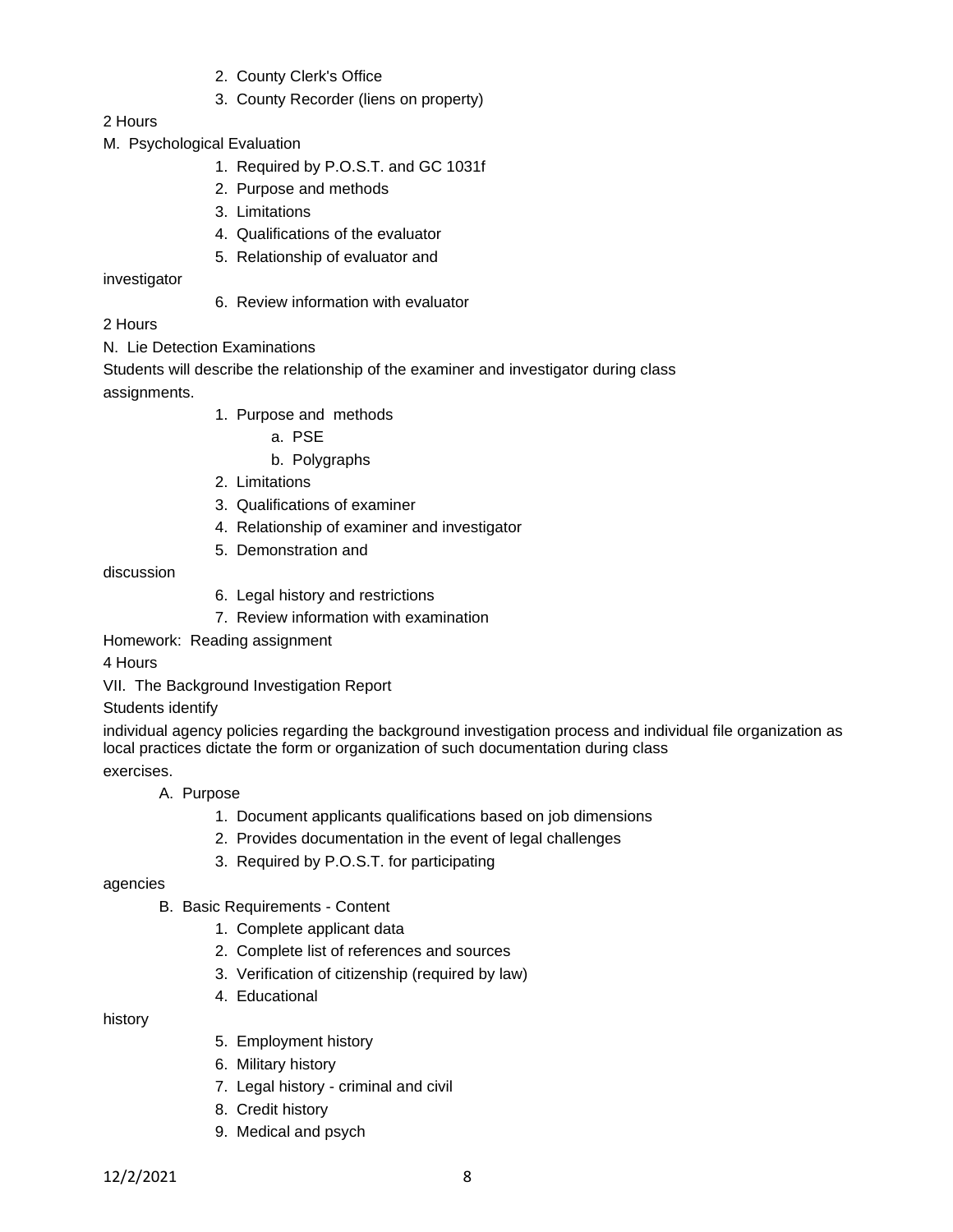10. DMV

11. Analysis (not required to release) and

conclusion

C. Format

- 1. Narrative report
- 2. May vary from agency to agency
- 3. Separate confidential from non-confidential

a. Johnson vs. Winters

4. Chief may or may not want

recommendations

5. Discussion of examples

Homework: Written report

2 Hours

VIII. Panel Discussion

Students will provide insight into the role of the Background Investigator in different

agencies.

A. Purpose

# **METHODS OF INSTRUCTION:**

Lecture, discussion, presentation, panel discussion

## **OUT OF CLASS ASSIGNMENTS:**

Required Outside Hours: 16

Assignment Description: Students will write a report on an objective investigation they have completed in class exercise.

Required Outside Hours: 16

Assignment Description: Students will list in a report the hiring practices that are regulated by law.

# **METHODS OF EVALUATION:**

Writing assignments Percent of total grade: 25.00 % Students are evaluated on the written report identifying the pre-employment background process. Problem-solving assignments Percent of total grade: 25.00 % Students are evaluated during class scenario as they conduct a defensible investigation to include a culturally-appropriate investigation. Objective examinations Percent of total grade: 50.00 %

# **REPRESENTATIVE TEXTBOOKS:**

n/a